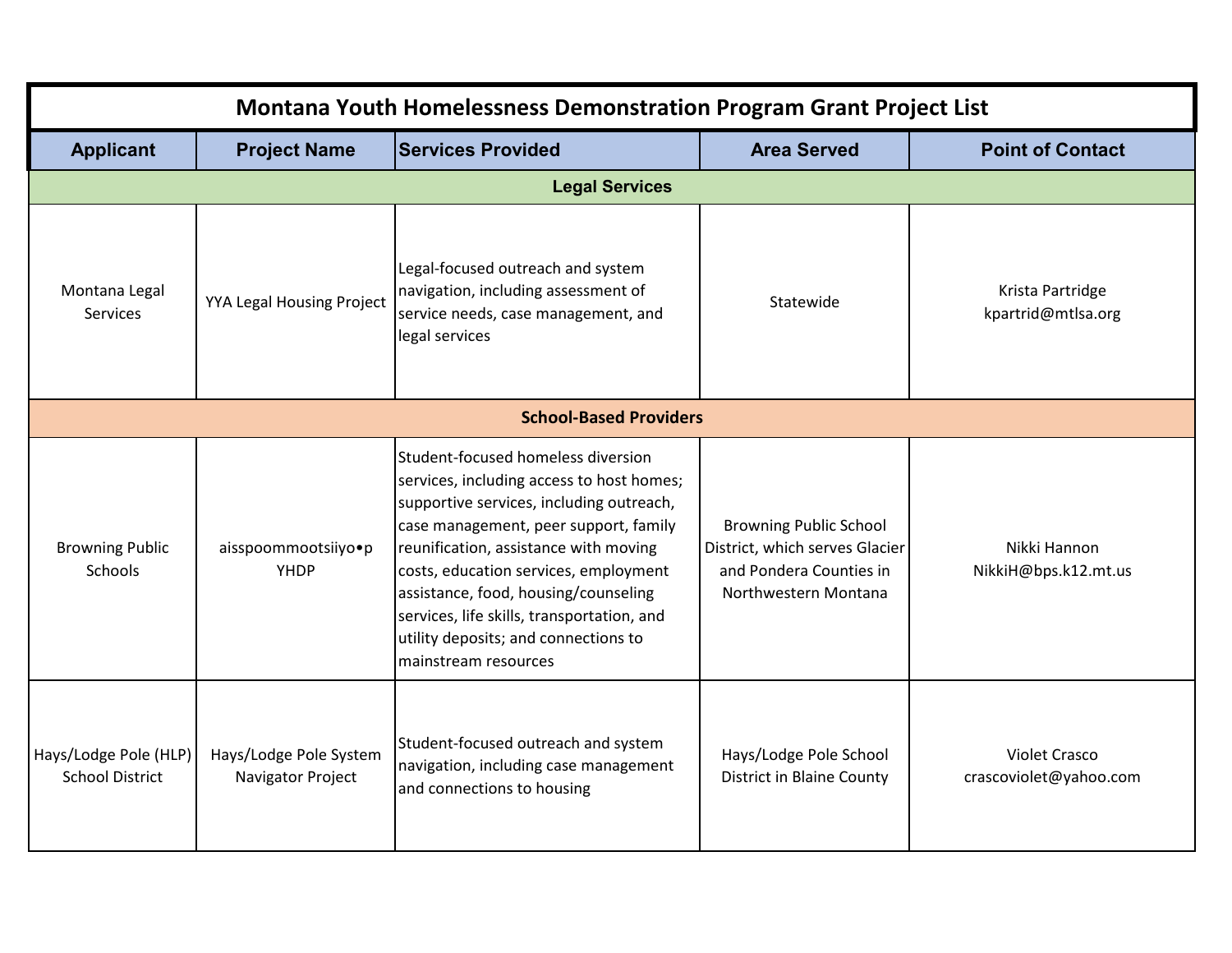| <b>Montana Youth Homelessness Demonstration Program Grant Project List</b> |                                                            |                                                                                                                                                                                                                                                                                                              |                                                                                                                     |                                                     |
|----------------------------------------------------------------------------|------------------------------------------------------------|--------------------------------------------------------------------------------------------------------------------------------------------------------------------------------------------------------------------------------------------------------------------------------------------------------------|---------------------------------------------------------------------------------------------------------------------|-----------------------------------------------------|
| <b>Applicant</b>                                                           | <b>Project Name</b>                                        | <b>Services Provided</b>                                                                                                                                                                                                                                                                                     | <b>Area Served</b>                                                                                                  | <b>Point of Contact</b>                             |
|                                                                            |                                                            | <b>School-Based Providers</b>                                                                                                                                                                                                                                                                                |                                                                                                                     |                                                     |
| <b>Dawson Community</b><br>College                                         | FY2020 YHDP Dawson<br>Promise                              | Education-focused outreach and system<br>navigation, including assistance with<br>moving costs, case management,<br>education services, employment<br>assistance, food, housing/counseling<br>services, mental health services,<br>outpatient health services, transportation,<br>and connections to housing | Statewide, located in<br>Dawson County                                                                              | Sarah North-Wolfe<br>snorthwolfe@dawson.edu         |
|                                                                            |                                                            | <b>Community-Based Providers</b>                                                                                                                                                                                                                                                                             |                                                                                                                     |                                                     |
| Action Inc.                                                                | Action Inc. YHDP System<br>Navigation & Crises<br>Response | Outreach and system navigation, including<br>assessment of service needs, assistance<br>with moving costs, case managemet,<br>education services, employment<br>assistance, housing/counseling services,<br>life skills, transportation, utility costs, and<br>connections to housing                        | Southwest Montana<br>(including Beaverhead, Deer<br>Lodge, Granite, Madison,<br>Powell, and Silver Bow<br>counties) | <b>Kristen Chambers</b><br>kchambers@action-inc.org |
| Action Inc.                                                                | <b>Action Inc. YHDP</b><br><b>Transitional Housing</b>     | Transitional housing, assessment of<br>service needs, case management,<br>housing/counseling services, outreach<br>services, transportation                                                                                                                                                                  | Southwest Montana<br>(including Beaverhead, Deer<br>Lodge, Granite, Madison,<br>Powell, and Silver Bow<br>counties) | <b>Kristen Chambers</b><br>kchambers@action-inc.org |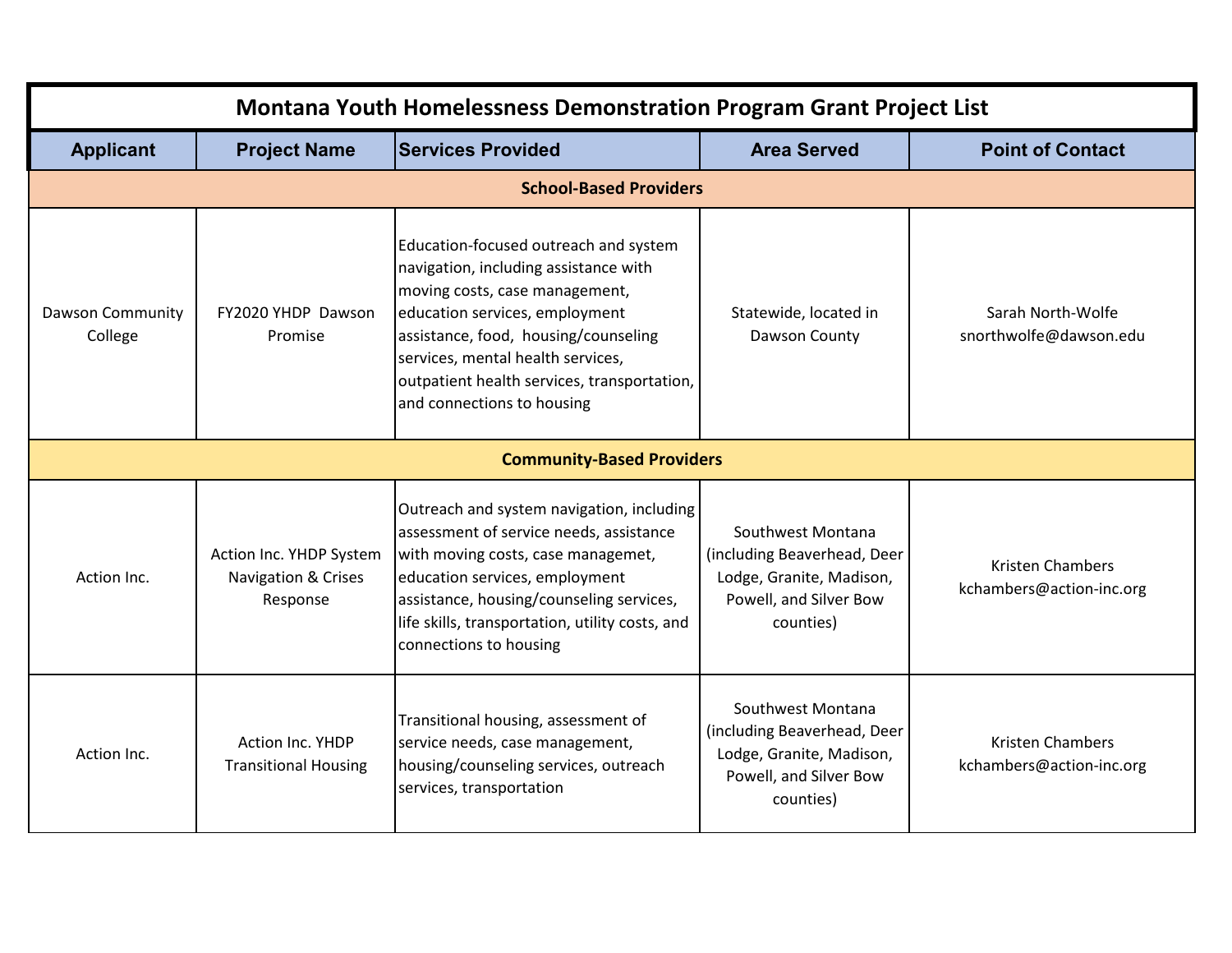| <b>Montana Youth Homelessness Demonstration Program Grant Project List</b> |                                               |                                                                                                                                                                                                                                                                                                                                     |                                                                                                                                                                                                                                                        |                                                        |
|----------------------------------------------------------------------------|-----------------------------------------------|-------------------------------------------------------------------------------------------------------------------------------------------------------------------------------------------------------------------------------------------------------------------------------------------------------------------------------------|--------------------------------------------------------------------------------------------------------------------------------------------------------------------------------------------------------------------------------------------------------|--------------------------------------------------------|
| <b>Applicant</b>                                                           | <b>Project Name</b>                           | <b>Services Provided</b>                                                                                                                                                                                                                                                                                                            | <b>Area Served</b>                                                                                                                                                                                                                                     | <b>Point of Contact</b>                                |
|                                                                            |                                               | <b>Community-Based Providers</b>                                                                                                                                                                                                                                                                                                    |                                                                                                                                                                                                                                                        |                                                        |
| Alliance for Youth                                                         | YHDP North Central MT<br>Project              | Outreach and system navigation, including<br>assessment of service needs, assistance<br>with moving costs, case management,<br>child care, education services,<br>employment assistance, food,<br>housing/counseling services, life skills,<br>mental health services, transportation,<br>utility costs, and connections to housing | North Central Region of<br>Montana (including Blaine,<br>Cascade, Choteau, Glacier,<br>Hill, Judith Basin, Liberty,<br>Phillips, Pondera, Teton and<br>Toole counties, as well as<br>the Blackfeet, Rocky Boy and<br>Fort Peck Indian<br>Reservations) | <b>Thomas Risberg</b><br>trisberg@allianceforyouth.org |
| <b>Community Action</b><br>Partnership of<br>Northwest Montana<br>(CAPNM)  | YDHP CAPNM                                    | Permanent Supportive Housing (PSH) for<br>youth and young adults with disabilities                                                                                                                                                                                                                                                  | Flathead, Lake, Lincoln and<br>Sanders Counties in<br>Northwest Montana                                                                                                                                                                                | Cassidy Kipp<br>ckipp@capnwmt.org                      |
| <b>Human Resources</b><br><b>Development Council</b><br>(HRDC) District 7  | YHDP New Project<br><b>Application FY2019</b> | Rapid Re-Housing rental assistance with<br>supportive services, including case<br>management, education services,<br>employment assistance, life skills and<br>transportation                                                                                                                                                       | Southcentral Montana,<br>including Big Horn, Carbon,<br>Stillwater, Sweet Grass, and<br><b>Yellowstone Counties</b>                                                                                                                                    | Phil Wolfson<br>pwolfson@hrdc7.org                     |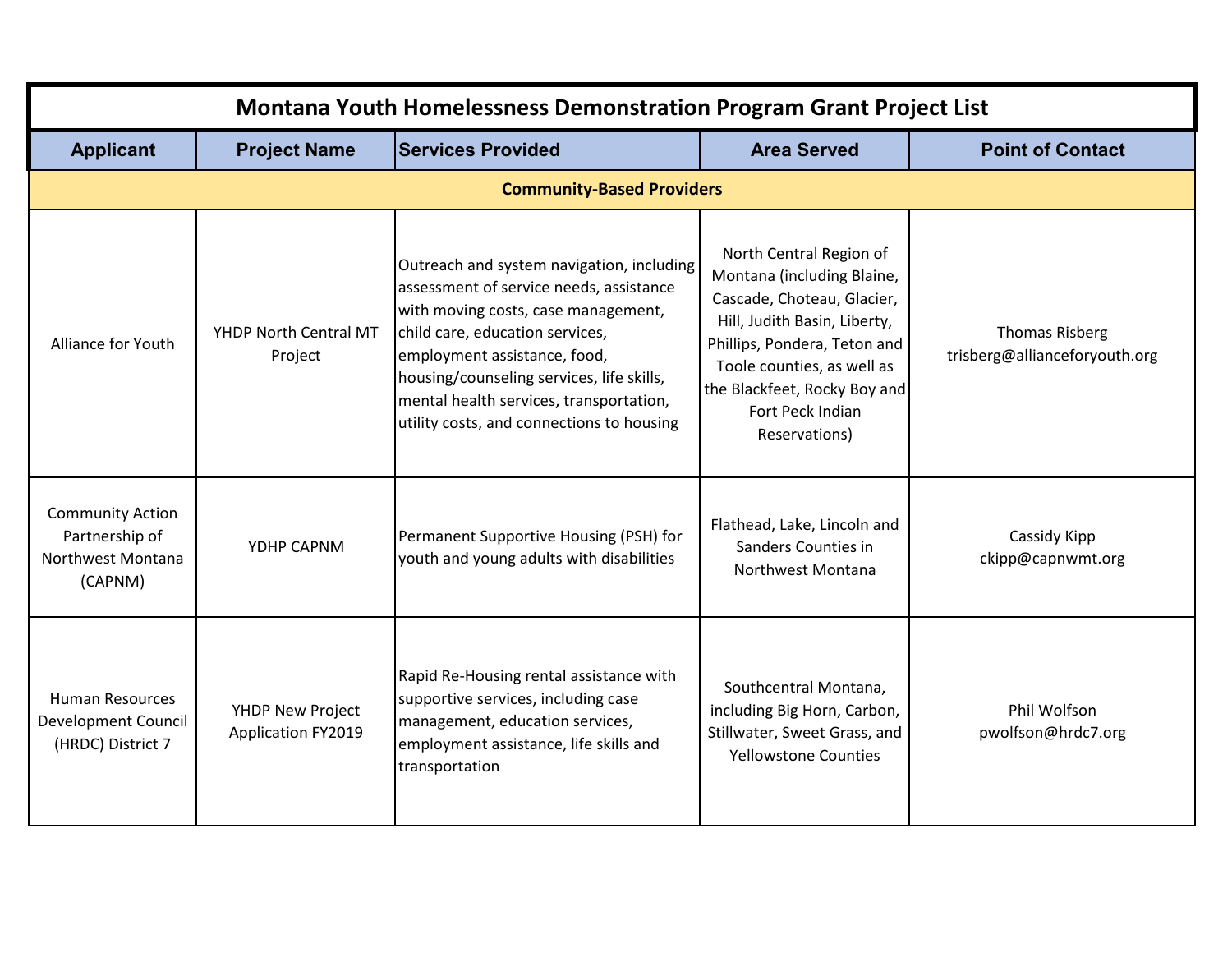| <b>Montana Youth Homelessness Demonstration Program Grant Project List</b> |                                           |                                                                                                                                                                                                                                                                                              |                                                                                                                                                                                                                                                             |                                          |
|----------------------------------------------------------------------------|-------------------------------------------|----------------------------------------------------------------------------------------------------------------------------------------------------------------------------------------------------------------------------------------------------------------------------------------------|-------------------------------------------------------------------------------------------------------------------------------------------------------------------------------------------------------------------------------------------------------------|------------------------------------------|
| <b>Applicant</b>                                                           | <b>Project Name</b>                       | <b>Services Provided</b>                                                                                                                                                                                                                                                                     | <b>Area Served</b>                                                                                                                                                                                                                                          | <b>Point of Contact</b>                  |
|                                                                            |                                           | <b>Community-Based Providers</b>                                                                                                                                                                                                                                                             |                                                                                                                                                                                                                                                             |                                          |
| <b>Human Resources</b><br><b>Development Council</b><br>(HRDC) District 9  | <b>HRDC IX MYHDP Diversion</b><br>Project | Assessment of service needs and<br>connections to housing and services<br>through Coordinated Entry                                                                                                                                                                                          | Gallatin, Park, and Meagher<br>counties. Rural communities<br>such as Gardiner, West<br>Yellowstone, and White<br>Sulphur Springs will have<br>access to the YHDP project<br>through existing community<br>referrals and remote<br>technology coordination. | Jeremy Alcoke<br>jalcoke@thehrdc.org     |
| <b>Human Resources</b><br><b>Development Council</b><br>(HRDC) District 9  | HRDC IX MYDHP System<br>Navigator Project | Outreach and system navigation, including<br>assessment of service needs, assistance<br>with moving costs, case management,<br>education services, employment<br>assistance, food, housing/counseling<br>services, life skills, transportation, utility<br>costs, and connections to housing | Gallatin, Park, and Meagher<br>counties. Rural communities<br>such as Gardiner, West<br>Yellowstone, and White<br>Sulphur Springs will have<br>access to the YHDP project<br>through existing community<br>referrals and remote<br>technology coordination. | Amelia Musgjerd<br>amusgjerd@thehrdc.org |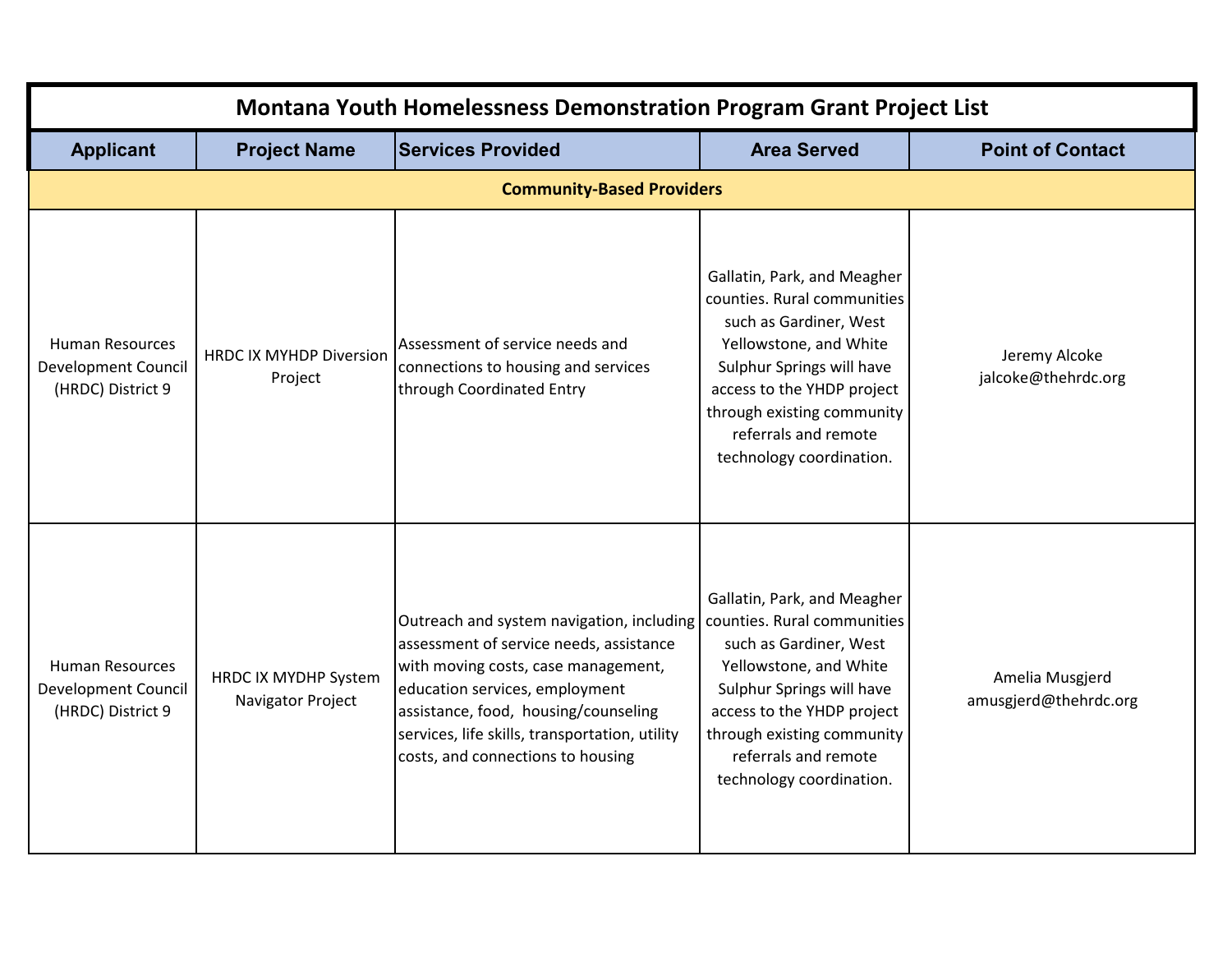| <b>Montana Youth Homelessness Demonstration Program Grant Project List</b> |                                               |                                                                                                                                                                                                                                                                                                                                                                         |                                                                                                                                                                                                                                                             |                                           |
|----------------------------------------------------------------------------|-----------------------------------------------|-------------------------------------------------------------------------------------------------------------------------------------------------------------------------------------------------------------------------------------------------------------------------------------------------------------------------------------------------------------------------|-------------------------------------------------------------------------------------------------------------------------------------------------------------------------------------------------------------------------------------------------------------|-------------------------------------------|
| <b>Applicant</b>                                                           | <b>Project Name</b>                           | <b>Services Provided</b>                                                                                                                                                                                                                                                                                                                                                | <b>Area Served</b>                                                                                                                                                                                                                                          | <b>Point of Contact</b>                   |
|                                                                            |                                               | <b>Community-Based Providers</b>                                                                                                                                                                                                                                                                                                                                        |                                                                                                                                                                                                                                                             |                                           |
| <b>Human Resources</b><br>(HRDC) District 9                                | Development Council HRDC IX MYHDP RRH Project | Rapid Re-Housing rental assistance with<br>supportive services, including case<br>management and housing/counseling<br>services                                                                                                                                                                                                                                         | Gallatin, Park, and Meagher<br>counties. Rural communities<br>such as Gardiner, West<br>Yellowstone, and White<br>Sulphur Springs will have<br>access to the YHDP project<br>through existing community<br>referrals and remote<br>technology coordination. | Amelia Musgjerd<br>amusgjerd@thehrdc.org  |
| <b>Human Resources</b><br><b>Development Council</b><br>(HRDC) District 9  | HRDC IX MYHDP TH/RRH<br>Project               | Joint Transitional Housing and Rapid Re-<br>Housing program, providing short and long counties. Rural communities<br>term housing and access to supportive<br>services, including assessment of service<br>needs, assistance with moving costs, case<br>management, education services,<br>employment assistance,<br>housing/counseling services, and<br>transportation | Gallatin, Park, and Meagher<br>such as Gardiner, West<br>Yellowstone, and White<br>Sulphur Springs will have<br>access to the YHDP project<br>through existing community<br>referrals and remote<br>technology coordination.                                | Amelia Musgjerd,<br>amusgjerd@thehrdc.org |